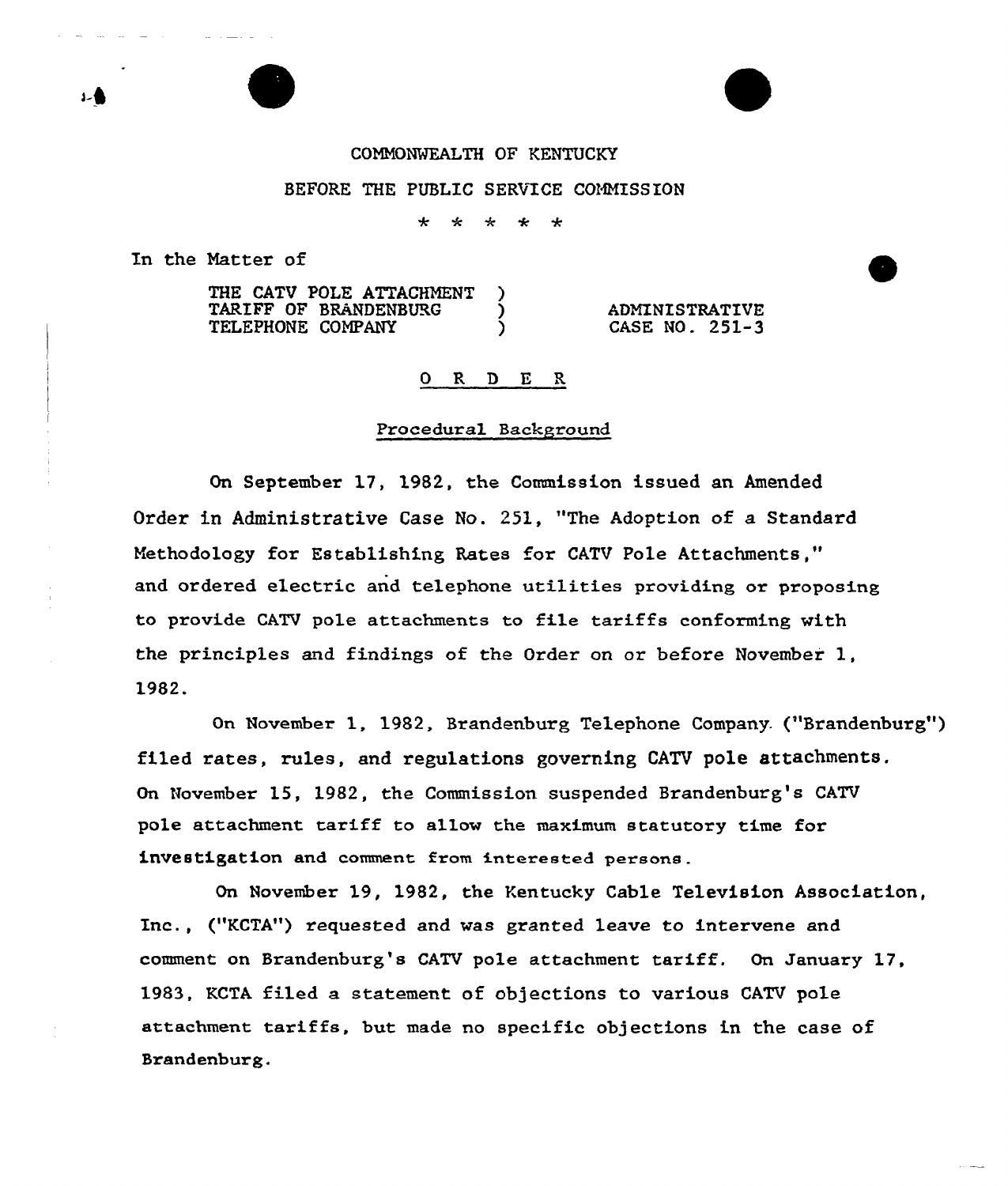The Commission considers the matter of Brandenburg's CATV pole attachment tariff submitted fox final determination.

### Findings

The Commission, having considered the evidence of record and being advised, is of the opinion and finds that:

 $\bf 1.$  Brandenburg's rules and regulations governing CATV pole attachments conform with the principles and findings of the Commission's Amended Order in Administrative Case Io. 251, and should be appxoved, except as follows:

(a) Brandenburg did not file a rule or regulation governing CATV conduit usage. The Commission adwises Brandenburg that in the event it provides or plans to provide CATV conduit space, it should file a CATV conduit usage rate, along with appropriate cost information.

(b} At Page 3, section A.6, the Commission advises Brandenburg that a CATV operator is a customer and cannot be required to execute a contractual agreement. The CATV pole attachment tariff should be filed in sufficient detail to govern the relationship between Brandenburg and a CATV operator.

(c) At page 5, Section B.13, the Commission advises Brandenburg that it is not required to provide CATV anchor attachments. However, in the event Brandenburg provides or plans to provide CATV anchor attachments, it should file <sup>a</sup> CATV anchor attachment rate, along with appropriate cost information.

{d) At page 6, section C.2, the Commission advises Brandenburg that it may require a CATV operator to report the number of pole attachments and other chargeable items, but a service charge should apply only when a change in the billing record is required.

 $-2-$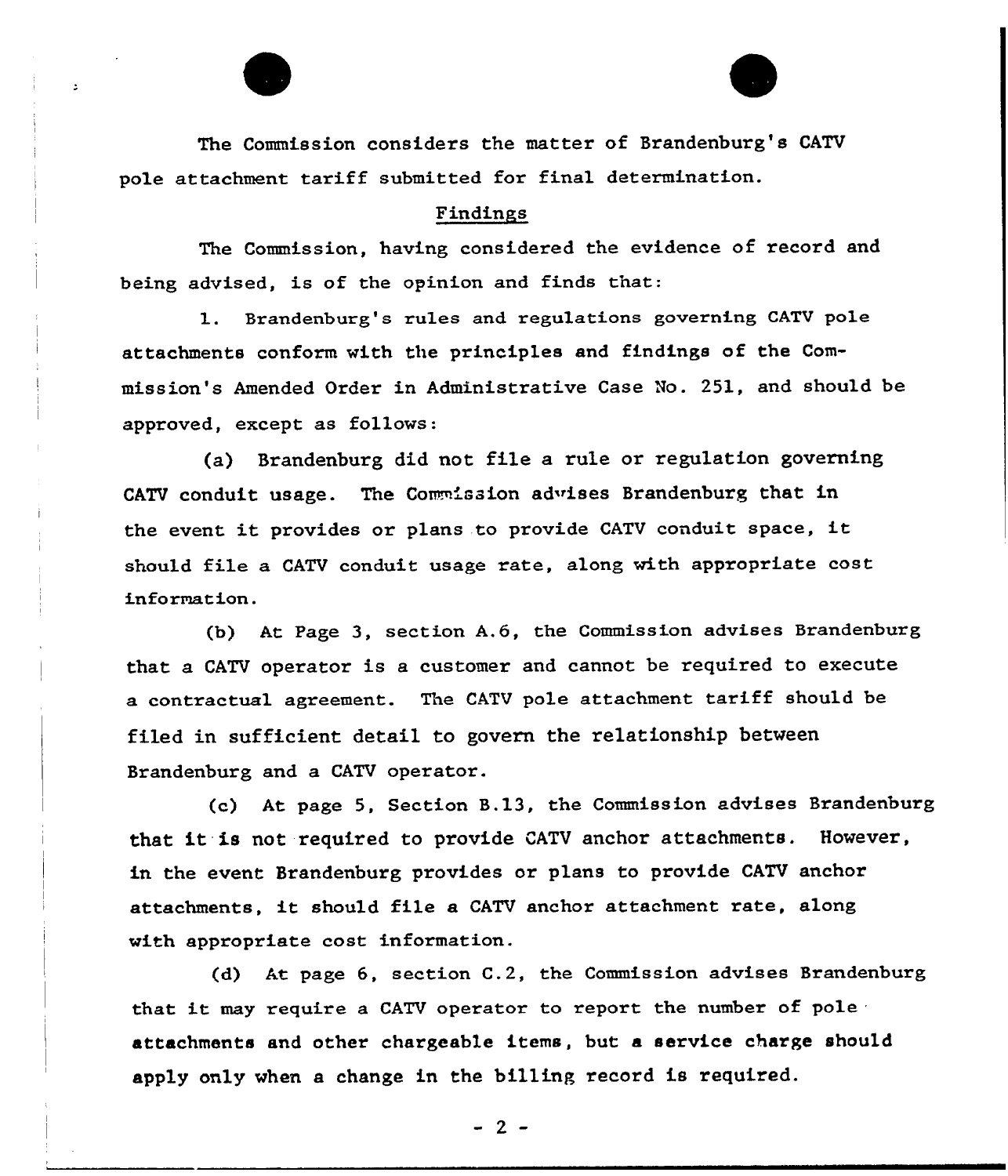(e) At page 6, section C.4, the Commis sion advises Brandenburg that it established <sup>1</sup> foot as the average CATV pole usage to avoid fractional billing. Therefore, the tariff provision 'and any other similar provisions elsewhere in the tariff should be deleted.

(f) At page 7, section D.l.h., the Commission advises Brandenburg that it cannot confiscate CATV property without due process of law. Therefore, the tariff provision and any other similar provisions elsewhere in the tariff should be deleted.

2. Srandenburg failed to provide sufficient information to verify its calculations of embedded pole cost. Therefore, Brandenburg should file information from plant records or another reliable source showing the number of 30-foot, 35-foot, 40-foot, and 45-foot poles in service, and related pole investment. The information should be classified according to vintage year. Also, any discrepancy between the total number of poles shown in the calculations of embedded pole cost and the total number of poles shown in the 1981 Annual Keport should be explained.

3. Brandenburg failed to provide sufficient information to verify its calculations of anchor cost. Therefore, Brandenburg should file information from p1ant records or another reliable source showing anchor cost, calculated in a manner consistent with the Commission's Amended Order in Administrative Case No. 251.

4. Brandenburg's calculation of its annual carrying charge should be modified as follows:

 $-3-$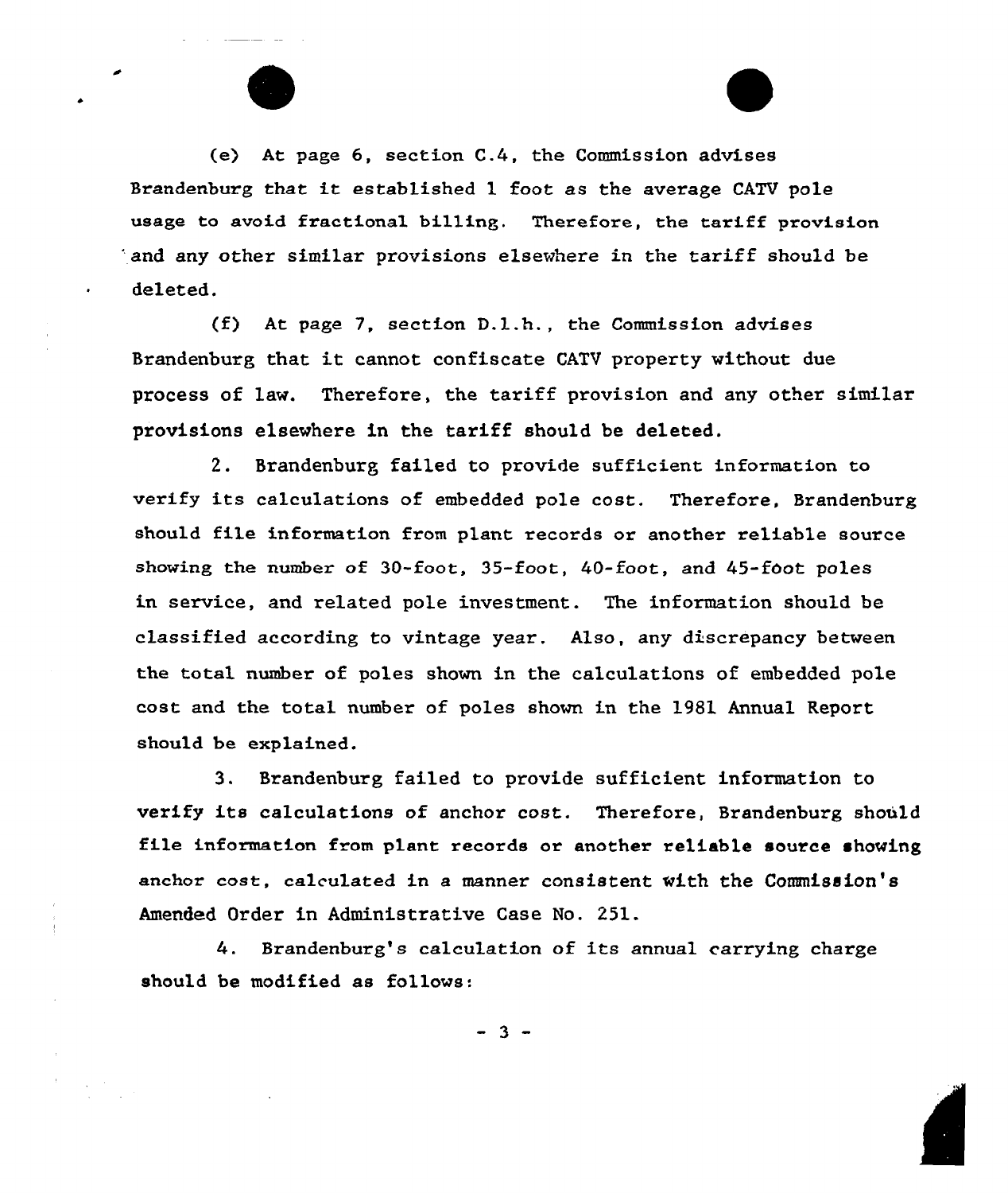(a) The depreciation component should be no greater than 4.5 percent, which is comparable to the depreciation claimed by other telephone companies on pole line investment, unless Brandenburg can provide specific information to show that depreciation is greater than 4.5 percent.

(b) The cost of money component should be deleted, because the cost of debt was included in the last rate of return authorized by the Commission, in Case No. 8175, "The Petition of Brandenburg Telephone Company, a Kentucky Corporation, For Authority To increase Its Exchange Rates and Charges and Certain Other Rates and Charges."

(c) The taxes component should be 3.93 percent, as calculated from the 1981 Annual Report.

(d) The administration and overhead should be 10.63 percent, as calculated from the 1981 Annual Report.

(e) The maintenance component should be 12.72 percent, as calculated from the 1981 Annual Report.

(f) The total annual carrying charge should be 40.78 percent, based on calculations from the 1981 Annual Report and the Commission's Order in Case No. 8175.

5. Brandenburg should be allowed to substitute 1982 Annual Report information to adjust its annual carrying charge from the level stated in this Order, if the information is available and filed with the Commission. Furthermore, any adjusted calculation of the annual carrying charge should be made as outlined in Attachment 1 to the Order, unless a specific deviation is requested and reasonable cause is demonstrated.

 $-4 -$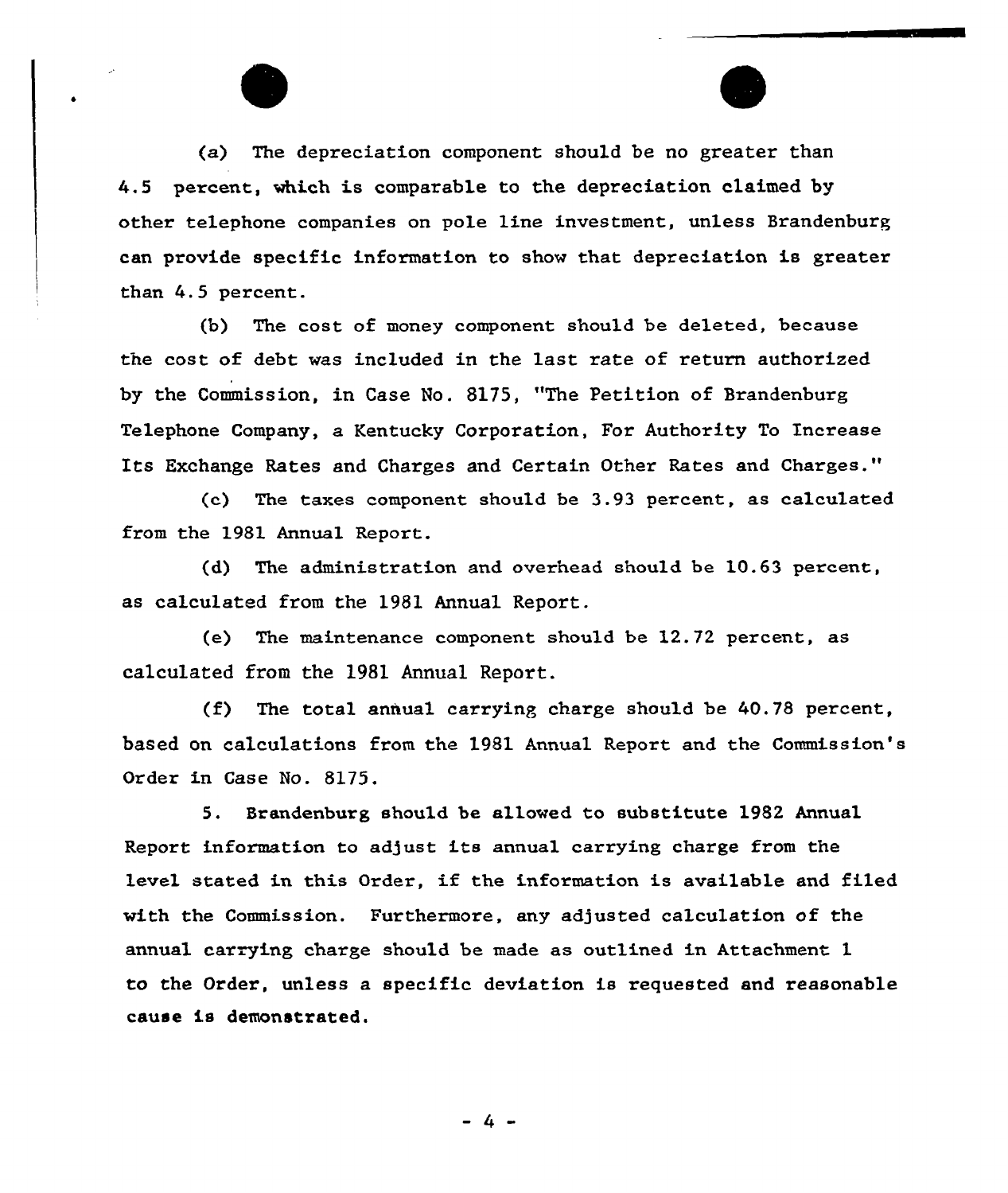# Orders

IT IS THEREFORE ORDERED that Srandenburg's CATV pole attachment tariff as filed with the Commission on November 1, 1982, be and it hereby is denied.

IT IS FURTHER ORDERED that Brandenburg shall file revised rates, rules, and regulations governing CATV pole attachments with the Commission within 30 days from the date of this Order, and that the revised rates, rules and regulations shall conform with the findings of this Order.

IT IS FURTHER ORDERED that Brandenburg shall file information as outlined in this Ordex concexning embedded pole cost, st the same time it files its revised rate, rules and regulations.

Done at Frankfort, Kentucky, this 31st day of March, 1983.

PUBLIC SERVICE COMMISSION

<u>Ba thecine</u>

Commi ssioner

ATTEST:

**Secretary**